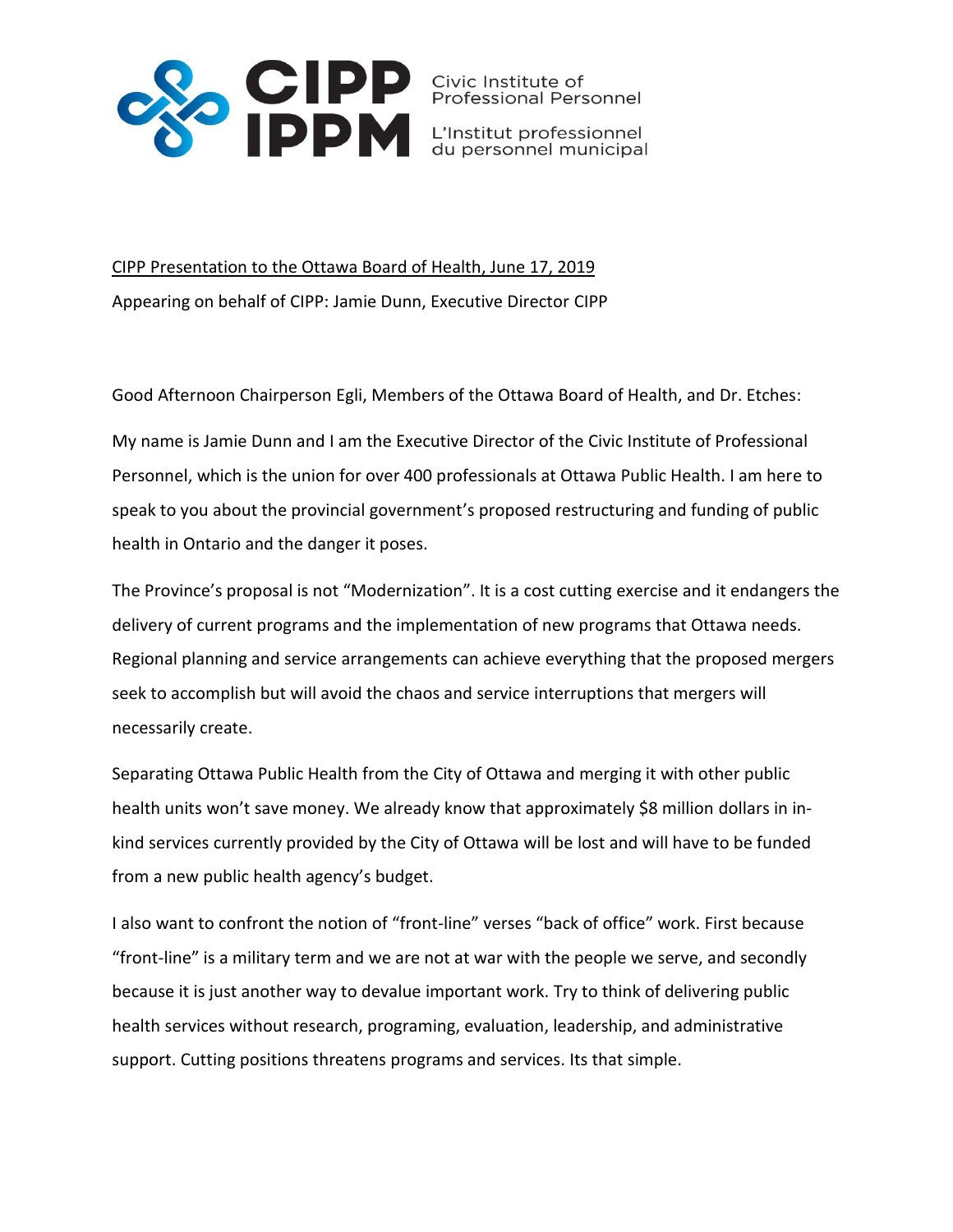Speaking from a labour relations perspective, the uncertainty surrounding this proposal threatens staff retention. Staff are worried about which union and which terms and conditions of work will prevail in a merged public health agency. In addition, there will be the disruptions of a representation vote and the negotiation of a new collective agreement. Merged pay between rural and urban staff will mean either cost increases if rural staff come up to urban pay rates, or retention problems if urban pay rates go down to rural levels. Finally, our 65-year history of representing employees at the City of Ottawa means we have the relationships to solve problem without resorting to expensive litigation. Very simply put, disrupting these relationships means increased costs.

This is why, especially in the Ottawa context, the proposed mergers will cost more, hurt efficiency, and disrupt services.

The best way to build healthy communities and control health care costs is by investing in public health programs. A study from the United Kingdom released this month by the Institute for Public Policy Research links public health cuts to 130,000 preventable deaths in that country since 2012. In our position paper we point out that every public health dollar spent is equal to \$14 dollars in acute care costs. To put that into perspective, the proposed reduction of \$200 million to public health in Ontario is potentially \$2.8 billion in new acute care costs. That doesn't sound like modernization.

What we should be talking about is where we need to spend new money to address serious issues in our community. Here are three examples:

Immunization: Recent measles outbreaks show us the extent to which basic protection from preventable disease is threatened worldwide. To protect our communities, public health agencies must aggressively take on the misinformation of the anti-vaccination movement.

Climate change: New infectious diseases and increases in infection rates, extreme weather events like floods and tornadoes, extreme temperatures, and poorer air quality are some of the known impacts on public health resulting from climate change to which public health units will need to respond.